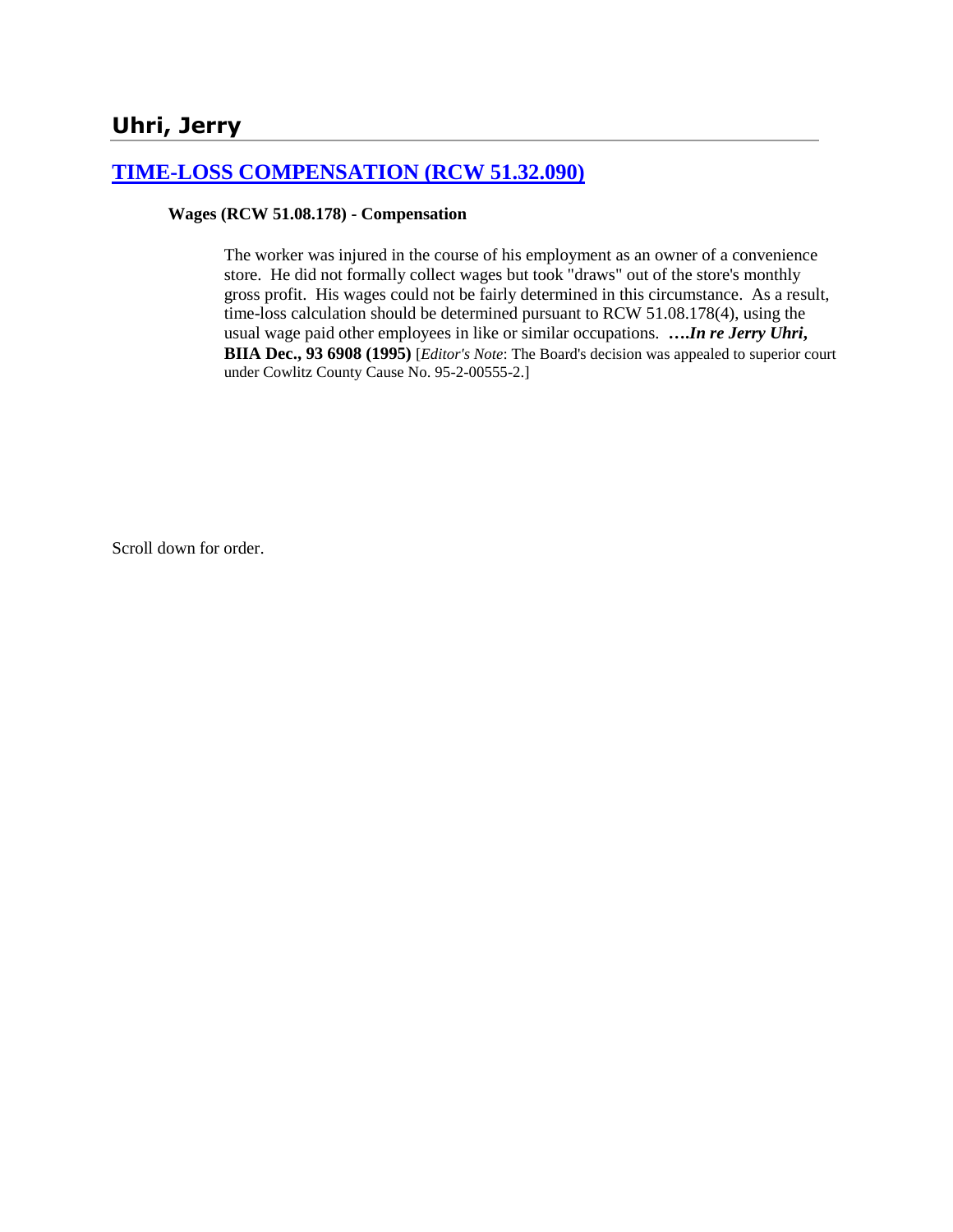## **BEFORE THE BOARD OF INDUSTRIAL INSURANCE APPEALS**

#### **STATE OF WASHINGTON**

**IN RE: JERRY W. UHRI ) DOCKET NO. 93 6908**

**)**

**CLAIM NO. L-611279 ) DECISION AND ORDER**

APPEARANCES:

 $\frac{1}{2}$ 

6<br>7

9 Claimant, Jerry W. Uhri, by 10 Springer, Norman & Workman, per 11 R. Wayne Torneby, Jr. Employer, Coal Creek General Store

**)**

 None 16 Department of Labor and Industries, by

17 The Office of the Attorney General, per 18 Scott D. Johnson, Assistant

19 This is an appeal filed by the claimant, Jerry W. Uhri, on November 18, 1993, from an order of the Department of Labor and Industries dated August 19, 1993, which affirmed an order dated March 17, 1993, which stated: The worker received time loss compensation of \$8,858.30; he or she was entitled to time loss 24 | compensation of \$1,295.67; therefore, the worker must pay Labor and Industries \$7,562.63. The order further stated that the overpayment 26 resulted because: Mr. Uhri was paid time loss based on an incorrect 27 undocumented wage rate. According to present documentation, he is entitled to time loss at the minimum rate for the entire period of 9/9/92 thru [sic] 2/17/93 in the amount of \$1,295.67. He was paid  $\frac{1}{2}$  \$8,858.30, constituting an overpayment of \$7,562.63. The August 19, 1993 Department order is **REVERSED AND REMANDED.**

## **PROCEDURAL AND EVIDENTIARY MATTERS**

 Pursuant to RCW 51.52.104 and RCW 51.52.106, this matter is before the Board for review and decision on a timely Petition for Review filed

03/30/95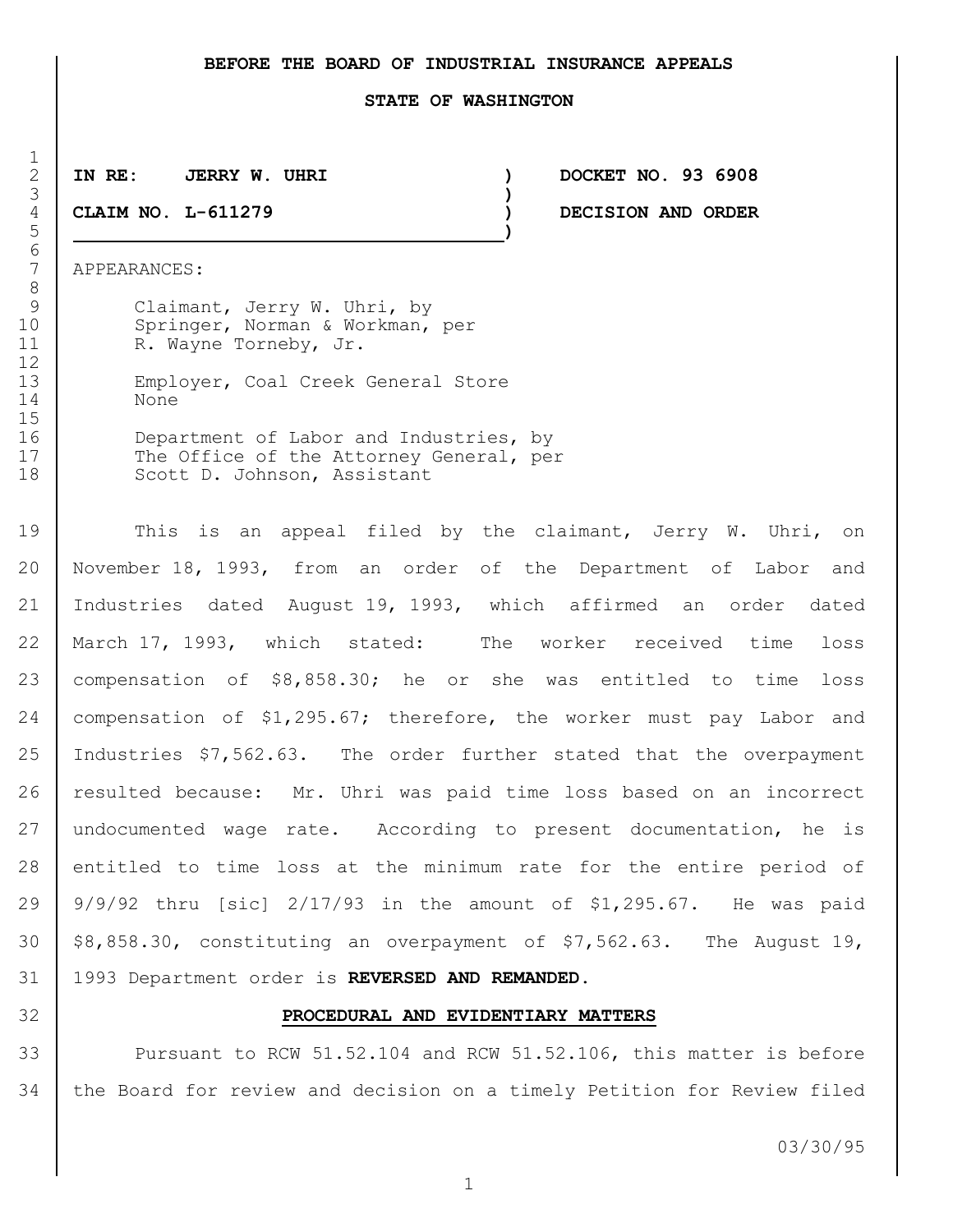1 by the claimant to a Proposed Decision and Order issued on 2 December 13, 1994, in which the order of the Department dated 3 August 19, 1993, was affirmed.

4 The Board has reviewed the evidentiary rulings in the record of 5 proceedings and finds that no prejudicial error was committed and said 6 rulings are hereby affirmed.

#### 7 **DECISION**

8 We have granted review because we disagree with the result reached 9 in the Proposed Decision and Order. The only issue presented by this 10 | appeal is whether the Department correctly recalculated Mr. Uhri's time 11 loss compensation rate based on the information available, resulting in 12 the demand for reimbursement in the amount of \$7,562.63.

 On April 21, 1994, our industrial appeals judge issued an order determining that the August 19, 1993 Department order was not communicated to Mr. Uhri until sometime after November 4, 1993, 16 | finding that Mr. Uhri's Notice of Appeal was timely, and that the Board had jurisdiction. We agree with this determination.

18 The facts elicited at the hearing in this matter are fairly 19 | simple. Mr. Uhri was injured in the course of his employment as owner 20 of a convenience/grocery store. Presumably, Mr. Uhri elected coverage 21 under the Industrial Insurance Act pursuant to RCW 51.12.110 (elective 22 adoption). An employer who elects coverage for him or herself is 23 subject to all the provisions of Title 51, and is entitled to all of 24 l its benefits.

25 | Mr. Uhri suffered an industrial injury at his store on 26 September 1, 1992, and was paid time loss compensation benefits from

03/30/95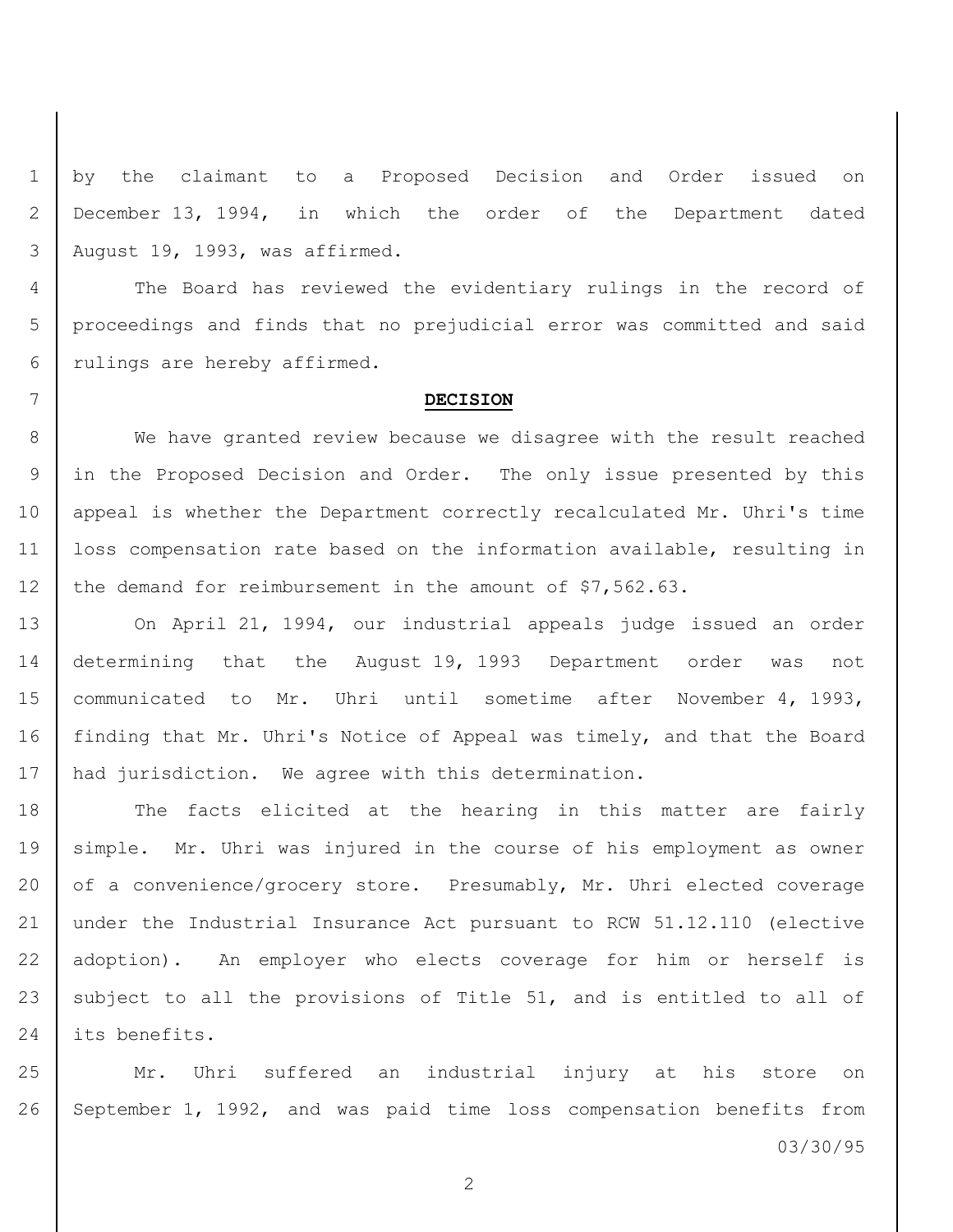September 9, 1992, through February 17, 1993, based on his reported wages of \$2,500.00 per month. Mr. Uhri testified to working seven days 3 a week, fifteen to sixteen hours per day. He stated that he informed the Department that his monthly income was \$2,200.00, because that was 5 the store's gross profit per month. However, Mr. Uhri did not formally pay wages to himself; he took "draws" from time to time. On his 1992 tax return, Mr. Uhri did not claim any wages, salary, or tips. Gross 8 profit to his business was calculated at \$27,127.00 and net profit was \$1,081.00. He testified that his net profit was reduced because he 10 elected to put money (some \$26,000.00) back into his business.

 Linda Cochran, Workers' Compensation Adjudicator III, testified for the Department. She was unaware of any statute or regulation that 13 | specified a method to calculate time loss compensation benefit rates for self-employed workers such as Mr. Uhri. She stated that it seemed more appropriate to base Mr. Uhri's time loss compensation rate on a 16 | wage equal to the adjusted gross income of his business (\$11,652.00). In Ms. Cochran's opinion, gross income from the business was not an 18 accurate reflection of Mr. Uhri's earnings. When asked what she did to 19 determine what Mr. Uhri's earnings were at the time of injury, Ms. Cochran stated that, "[I]f it's not a normal wage salary situation we have to go back for the 12 months preceding the injury to look to try 22 to get some proof of what he actually did make; what his wages were." 8/31/94 Tr. at 11.

 We are confused by Ms. Cochran's testimony regarding the method used by the Department to calculate Mr. Uhri's wages. However, it is clear that whatever method the Department used is not authorized by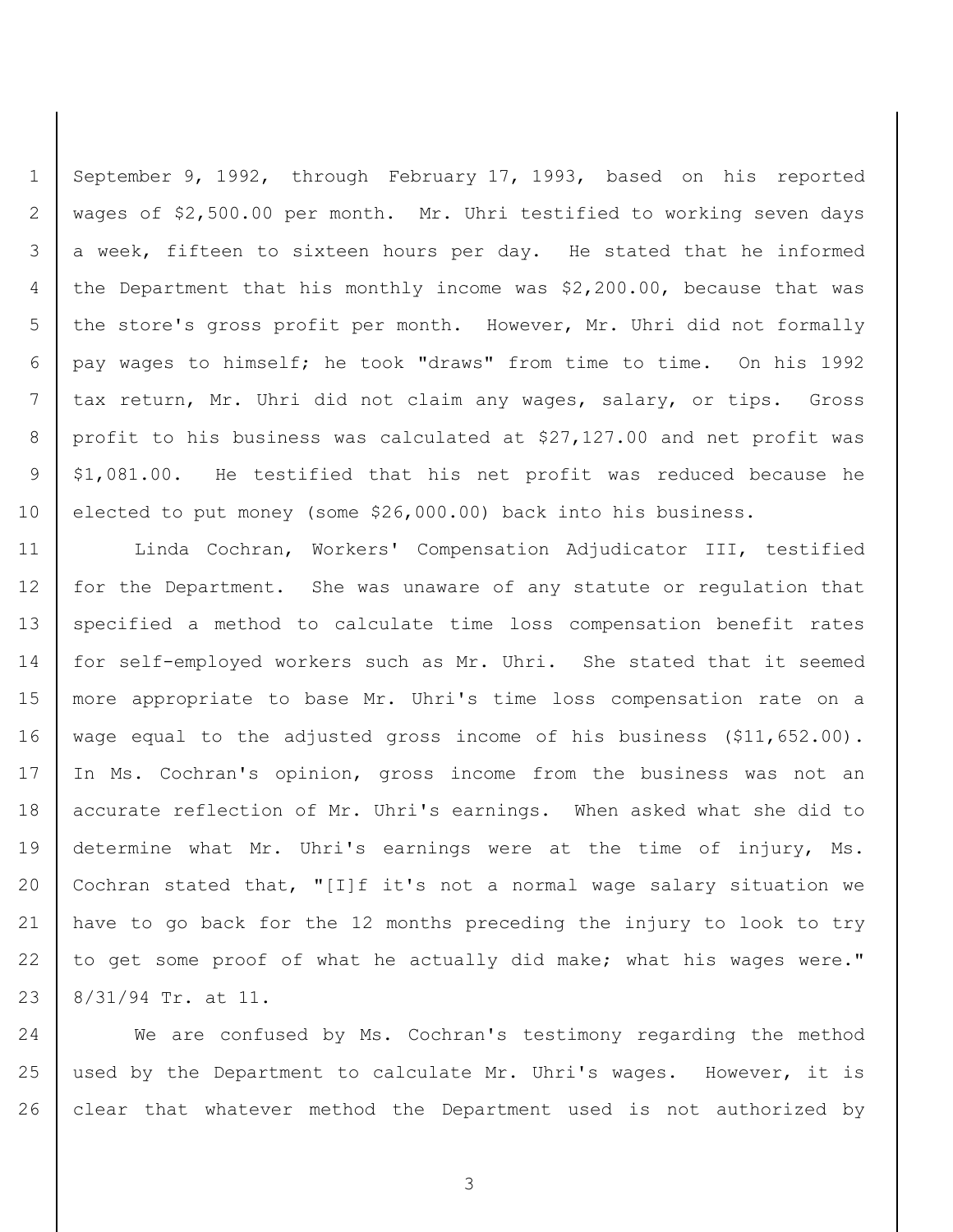statute.

2 | RCW 51.08.178 is the only legislative directive to the Department concerning computation of time loss compensation rates. This statute provides, in relevant part: (1) For the purposes of this title, the monthly wages the worker was receiving from all employment at the time of injury shall be 8 | the basis upon which compensation is computed unless otherwise provided specifically in the 10 statute concerned. In cases where the 11 worker's wages are not fixed by the month, 12 they shall be determined by multiplying the daily wage the worker was receiving at the 14 time of injury: . . . (2) In cases where (a) the worker's 19 | employment is exclusively seasonal in nature or (b) the worker's current employment or his 21 | Corporate or her relation to his or her employment is 22 essentially part-time or intermittent, the monthly wage shall be determined by dividing 24 by twelve the total wages earned, including 25 | vertime, from all employment in any twelve 26 Successive calendar months preceding the 27 | injury which fairly represent the claimant's 28 employment pattern. (3) If, within the twelve months immediately preceding the injury, the worker has received 32 | Trom the employer at the time of injury a bonus as part of the contract of hire, the average monthly value of such bonus shall be included in determining the worker's monthly wages. (4) In cases where a wage has not been fixed **Fig. 2018** or cannot be reasonably and fairly determined, 40 | the monthly wage shall be computed on the basis of the usual wage paid other employees 42 engaged in like or similar occupations where **the wages are fixed.**  In all claims involving computation of time loss benefits, the Department is required to apply RCW 51.08.178. It is unrebutted that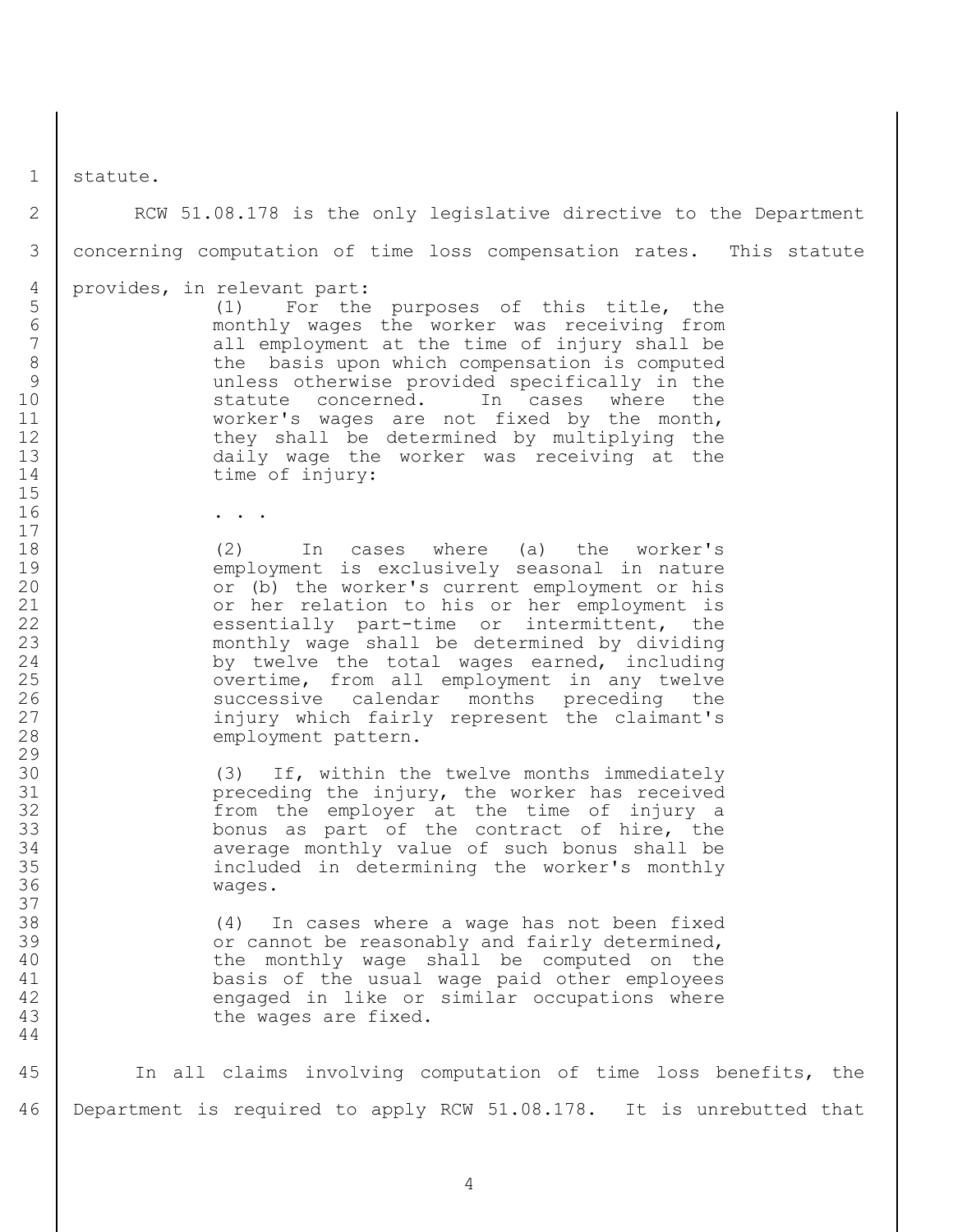Mr. Uhri was not paid wages which were fixed by the month, nor was he being paid a daily wage. Therefore, subsection (1) of the statute does not apply.

 Subsection (2) is not applicable because Mr. Uhri was not engaged in exclusively seasonal work, nor was his relation to his employment 6 | essentially part-time or intermittent.

7 | Subsection (3) does not apply in Mr. Uhri's case because there is 8 no evidence of bonus being involved in his case.

 It is subsection (4) which we believe is appropriate for use in 10 | calculating Mr. Uhri's time loss compensation rate. We are convinced that Mr. Uhri's wages are not reasonably and fairly determined based on 12 the evidence used by the Department--i.e., his tax returns. Gross income to a business does not equal wages. In fact, gross income to a business is capable of being manipulated in many ways, quite legally, 15 by the business owner. In point of fact, it would be foolish for a 16 | business owner, such as Mr. Uhri, not to make the bottom line (gross and/or net income from business) as small a figure as possible. To do 18 otherwise is to voluntarily pay more income and/or business tax. The incentives inherent in the Internal Revenue Code which militate against an accurate reflection of business income on tax returns makes the Department's reliance on tax returns as a basis to determine wages unreasonable.

23 The record reflects some reluctance on the part of Ms. Cochran and the Department to calculate Mr. Uhri's time loss compensation benefits 25 at a rate inconsistent with wages claimed on his income tax report. However, as indicated above, the bottom line for purposes of income tax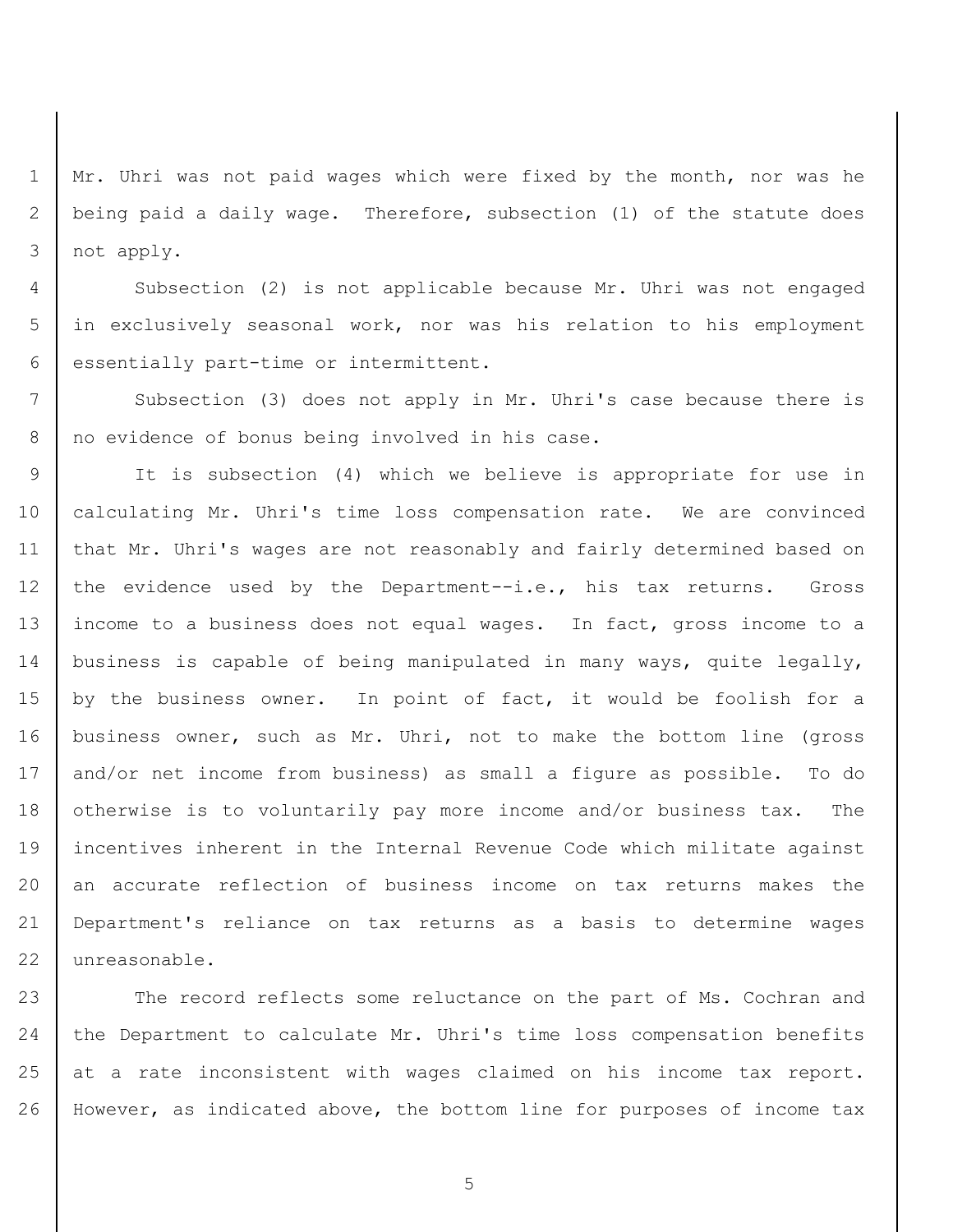for sole proprietors and business owners is subject to substantial manipulation. Certainly, Mr. Uhri paid workers' compensation premiums with the expectation that benefits would be payable at a reasonable rate if he were to qualify for those benefits. It is not the province 5 of the Department, nor of this Board, to pass judgment or exact retribution on workers based on perceived manipulations of the Internal Revenue Code. We are constrained from doing so by the statute. RCW 51.08.178 determines how wages are to be computed for the basis of compensation expressly "for the purposes of this Title".

10 Professor Larson points out the difficulties inherent in

11 calculating a wage basis on profit or loss of a business: 12 Generally, profits from a business, whether 13 commercial or farm, are not considered as 14 wages for purposes of establishing average 15 | wage. But close questions have arisen in 16 connection with corporate officers, who may 17 also be stockholders, whose remuneration is 18 | The not fixed but depends to some extent on the 19 fortunes of the business. One court has held 20 that the employee's share of profits was not 21 the correct measure, but that the test should 22 | be the wage of another employee performing 23 Similar duties. When an amount of 24 cemuneration is specified, which can be taken 25 | in either cash or stock, the fact that the 26 employee postponed exercising his option was 27 held not to alter the fact that specified 28 amount was an economic benefit which could 29 **form** the basis of an average wage. But when 30 the agreement was that the manager would be 31 paid only when there were enough profits to 32 bear the cost, this was found to be too 33 | Speculative a contingency to construct an 34 average wage upon--especially since, at the 35 1 35 time in question, the corporation had not yet 36 had any profits.

38 (Footnotes omitted.) 2 A. Larson, The Law of Workmen's Compensation, §

 $39 \mid 60.12(e)$ .

37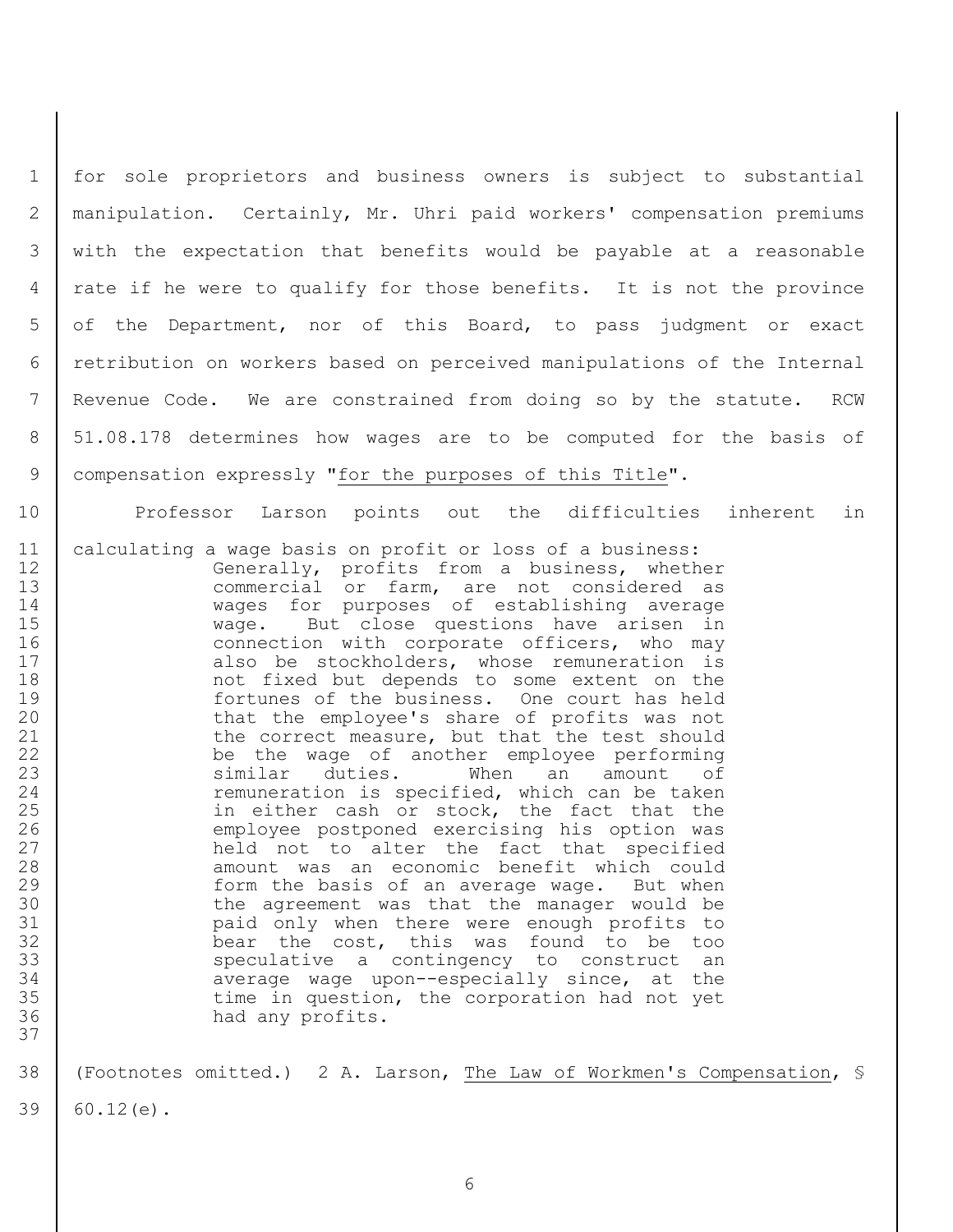1 | In Mr. Uhri's case, where his wage has not been fixed, and cannot be reasonably and fairly determined based on his income tax return, RCW 51.08.178 requires his monthly wage to be computed on the basis of the usual wage paid other employees engaged in like or similar occupations where the wages are fixed. From an administrative point of view, the statute dictates an uncomplicated means for determining Mr. Uhri's compensation rate. Following the statute need not be unduly burdensome. In this case, for example, the Department might survey the wages of managers of comparably-sized grocery stores or similar 10 | occupations to determine the usual wage paid other employees engaged in similar occupations where wages are fixed.

12 | After consideration of the Proposed Decision and Order, claimant's Petition for Review filed thereto, and a careful review of the entire 14 | record before us, we hereby make the following findings of fact and conclusions of law.

## **FINDINGS OF FACT**

17 | 1. On September 1, 1992, the Department of Labor 18 and Industries received an application for benefits alleging an industrial injury sustained by the claimant, Jerry W. Uhri, on September 1, 1992, while in the employ of Coal 22 Creek General Store.

**On November 17, 1992, the claim was allowed as** 25 an aggravation of a preexisting condition.

27 | Con March 17, 1993, the Department issued an 28 order which stated: The worker received time loss compensation of \$8,858.30; he or she was entitled to time loss compensation of 31 | S1,295.67; therefore, the worker must pay Labor and Industries \$7,562.63; The overpayment resulted because: Mr. Uhri was paid time loss based on an incorrect undocumented wage rate. According to present documentation, he is entitled to time loss at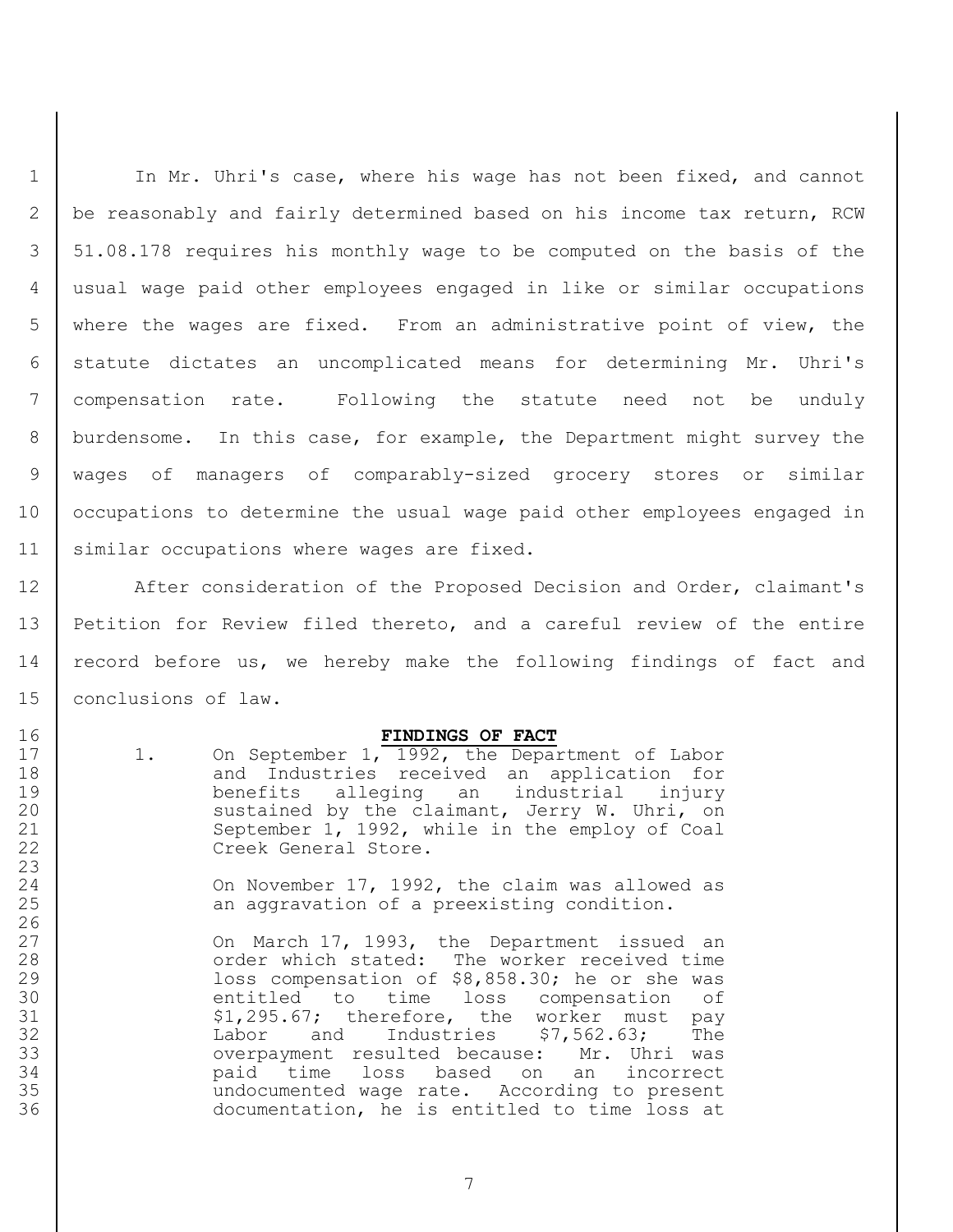1 | the minimum rate for the entire period of 2 9/9/92 thru [sic] 2/17/93 in the amount of 3 \$1,295.67. He was paid \$8,858.30,<br>4 constituting an overpayment of \$7,562.63. constituting an overpayment of \$7,562.63.

 The March 17, 1993 Department order was affirmed by an order dated August 19, 1993, which was communicated to the claimant after November 4, 1993.

 On November 18, 1993, the claimant filed a Notice of Appeal with the Board of Industrial Insurance Appeals from the August 19, 1993 14 Department order.

 On January 14, 1994, the Board issued an order 17 | conting the appeal subject to proof of 18 timeliness, assigning Docket 93 6908, and directing that proceedings be scheduled.

- 21 2. On September 1, 1992, Jerry W. Uhri suffered 22 an industrial injury in the course of his 23 employment with Coal Creek General Store.
- 25 | 3. The basis for the Department's recalculation **1 12 Commander** of wages resulting in the March 17, 1993 Department order, was Mr. Uhri's business's 28 adjusted gross income (\$11,652.00) for the year 1992, as stated on Mr. Uhri's joint income tax return.
- 4. In his capacity as owner of the Coal Creek 33 | General Store, Mr. Uhri was not paid wages fixed by the month, nor was he paid a daily wage.
- 37 | 5. Mr. Uhri took draws from the business from 38 time to time.
- 40 6. As owner of the Coal Creek General Store, Mr. Uhri worked seven days a week, fifteen to 42 sixteen hours per day on a year around basis.
- 44 7. As owner of the Coal Creek General Store, Mr. Uhri did not receive a bonus as part of his remuneration.

## **CONCLUSIONS OF LAW**

 1. The Board of Industrial Insurance Appeals has jurisdiction over the parties and the subject matter of this appeal.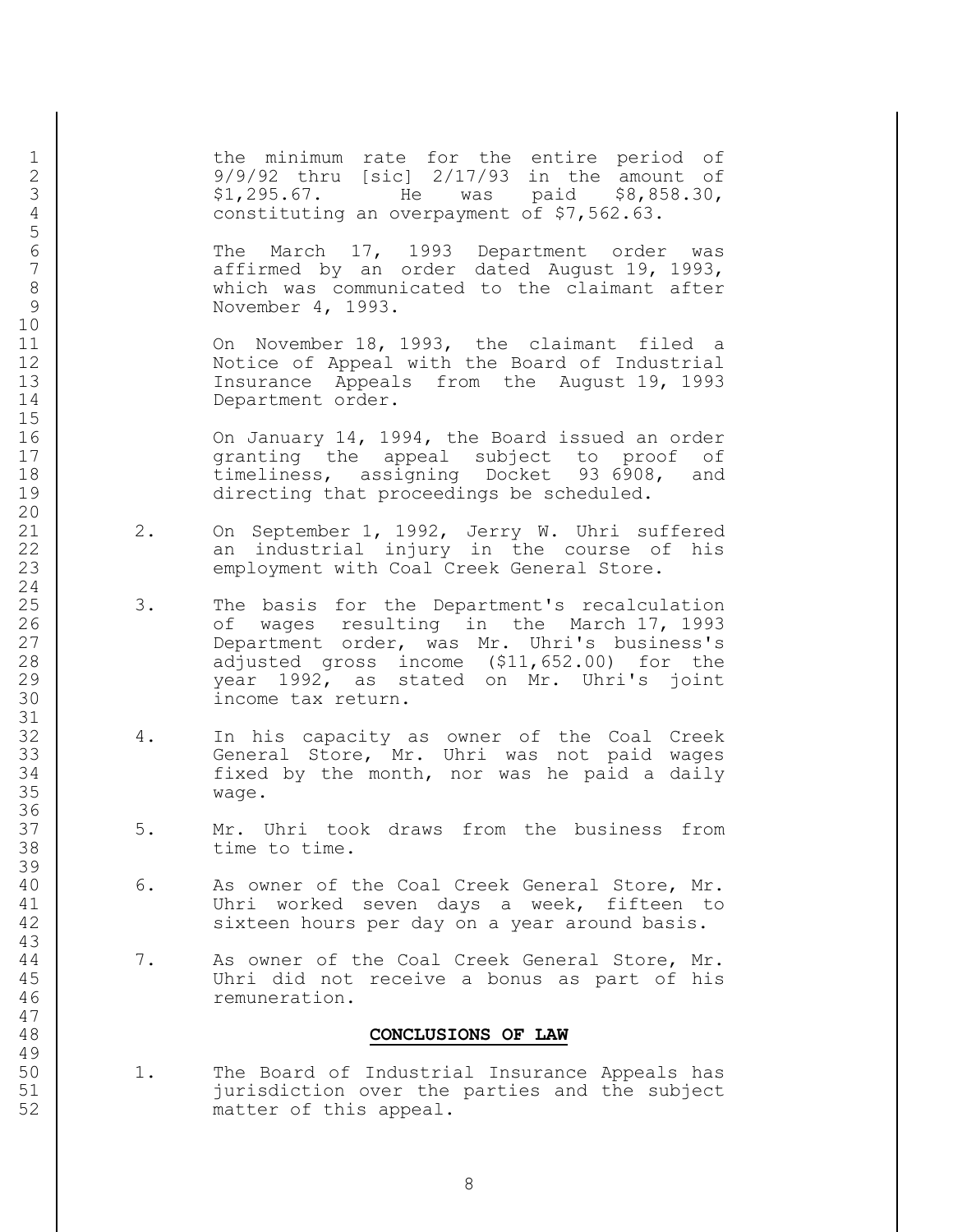- 2. Mr. Uhri was not paid a daily wage or a wage 3 fixed by the month within the meaning of RCW 4 51.08.178(1).
- 3. Mr. Uhri's employment at the Coal Creek General Store was not exclusively seasonal in 8 and the nature, nor was his employment or his relation to his employment essentially part-time or intermittent within the meaning of RCW 51.08.178(2).
- 13 4. Mr. Uhri was not paid a bonus as part of his 14 cemuneration at the Coal Creek General Store 15 Within the meaning of RCW 51.08.178(3).
- 17 | 5. Mr. Uhri's time loss compensation rate cannot be reasonably and fairly determined within the meaning of RCW 51.08.178(4), based on information contained in his income tax 21 returns.
- 6. The August 19, 1993 Department order that 24 | affirmed the March 17, 1993 Department order which stated that the worker received time 26 | Coss compensation of \$8,858.30; the worker was 27 entitled to time loss compensation of 28  $\vert$  \$1,295.67; therefore, the worker must pay the Department \$7,562.63; The overpayment resulted because: the claimant was paid time loss based on an incorrect undocumented wage rate, 32 and according to present documentation the claimant is entitled to time loss at the minimum rate for the entire period of 35 September 9, 1992, through February 17, 1993, in the amount of \$1,295.67; the claimant was paid \$8,858.30, constituting an overpayment of 38  $\vert$  \$7,562.63, is incorrect, and this matter is remanded to the Department with instructions to calculate the claimant's time loss compensation rate according to RCW 42 51.08.178(4).
- It is so **ORDERED.**

Dated this 30th day of March, 1995.

BOARD OF INDUSTRIAL INSURANCE APPEALS

/s/